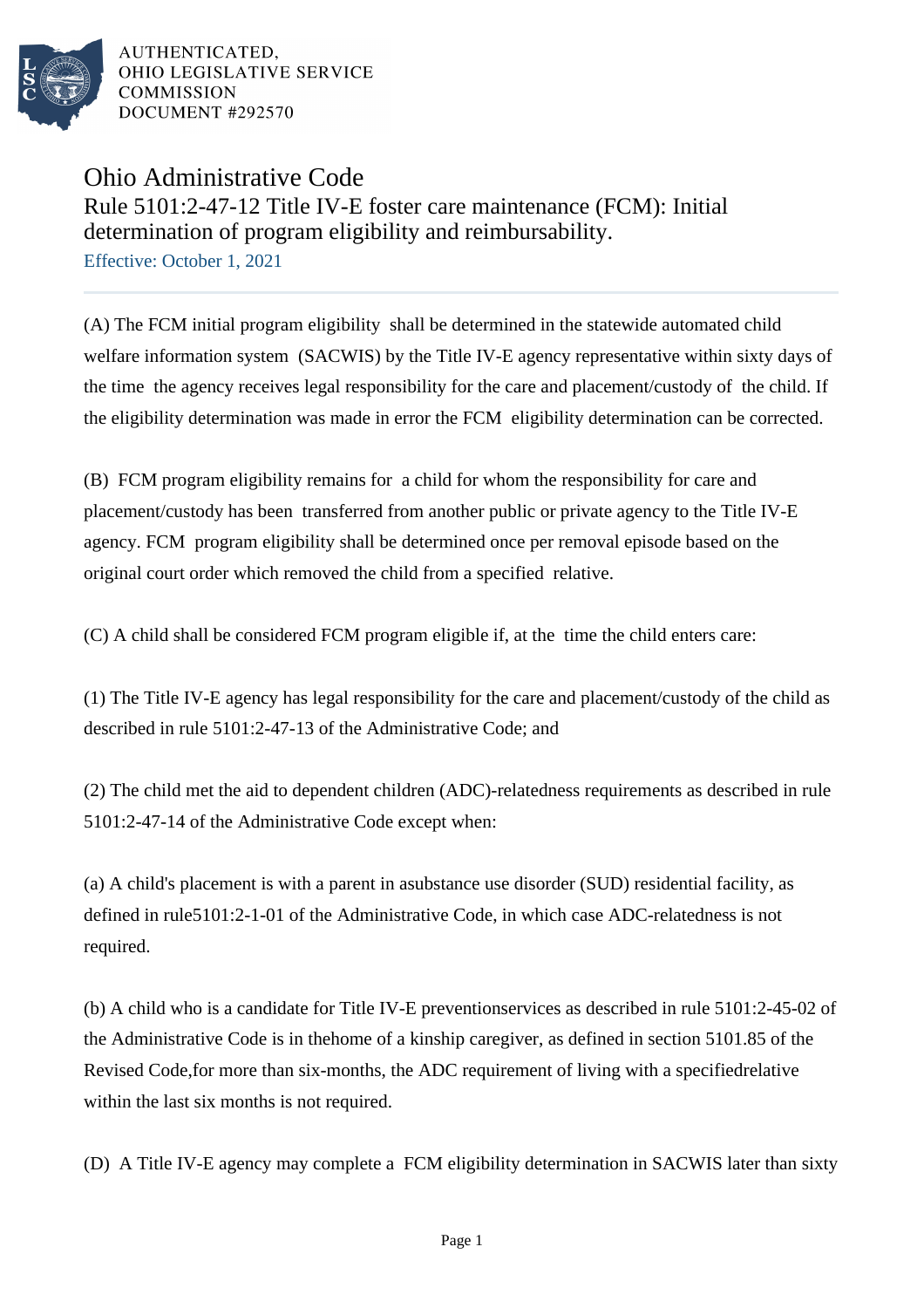

## AUTHENTICATED. OHIO LEGISLATIVE SERVICE **COMMISSION** DOCUMENT #292570

days of the child's entry into the legal responsibility for the care and placement/custody of the agency if the Title IV-E agency documents that there were extenuating circumstances preventing completion within the sixty day period.

(E) Once FCM initial eligibility is established, the child remains program eligible for the entire custody episode through the end of the month of the child's eighteenth birthday. The following exceptions may occur:

(1) FCM eligibility may continue beyond his or her eighteenth birthday if there is documentation from the educational provider that the child is a full-time student reasonably expected to complete high school or equivalent level of vocational or technical training prior to his or her nineteenth birthday.

(2) If the child, who was placed with a parent in a SUD residential facility, is no longer placed with the parent and is in any other placement type, eligibility that excluded ADC-relatedness shall be reviewed for continuing eligibility.

(F) The child is no longer program eligible for FCM when any of the following occur:

(1) At the end of the month of the child's eighteenth birthday except as stated in paragraph  $(E)$  of this rule.

(2) The child entered care as a result of a JFS 01645 "Agreement for Temporary Custody of Child" pursuant to rules 5101:2-42-06 and 5101:2-42-08 of the Administrative Code and the agency failed to acquire a best interest statement in accordance with rules  $5101:2-42-08$  and  $5101:2-47-13$  of the Administrative Code from the juvenile court. Eligibility ends at the end of the thirtieth day of the executed JFS 01645.

(3) The child entered care as a result of a JFS 01666 "Permanent Surrender of Child" pursuant to rules  $5101:2-42-09$  and  $5101:2-47-13$  of the Administrative Code and the agency failed to acquire a judicial determination of best interest and reasonable efforts in accordance with rules 5101:2-39-01, 5101:2-47-13 and 5101:2-47-22 of the Administrative Code. Eligibility ends at the end of the one hundred eightieth day of the executed JFS 01666.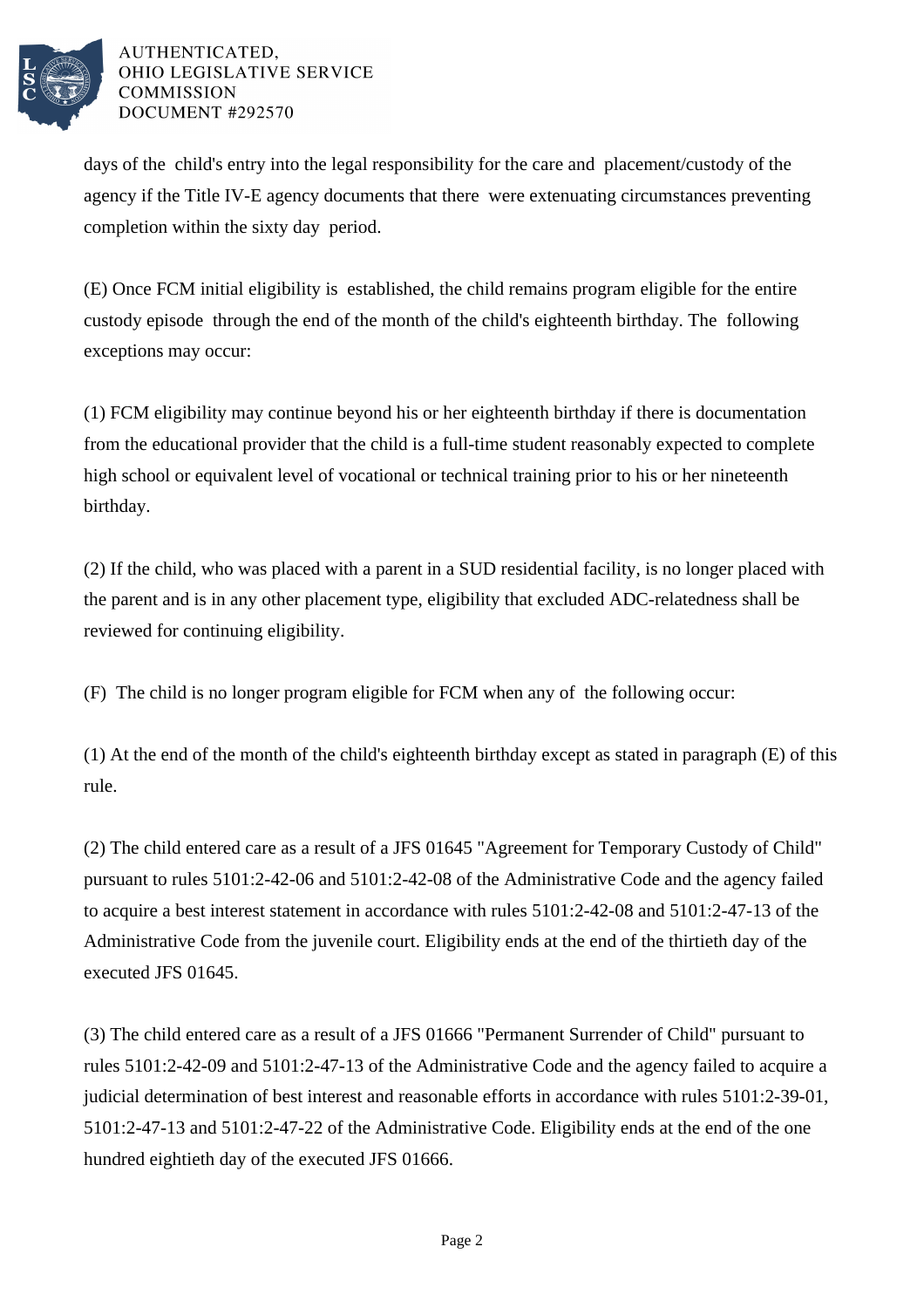

AUTHENTICATED. OHIO LEGISLATIVE SERVICE **COMMISSION** DOCUMENT #292570

(4) The Title IV-E agency's legal responsibility for the child ends. Eligibility ends at the end of the day legal responsibility ends. Any subsequent removal of the child from his home constitutes a new removal episode and will require a new program eligibility determination in accordance with this rule.

(5) The child is no longer placed with a parent in a SUD residential facility, unless the child meets the ADC-relatedness eligibility criteria.

(6) The child dies. Eligibility ends on the date of death.

(G) A new FCM eligibility determination in SACWIS shall be completed when any of the following occur:

(1) The Title IV-E agency's responsibility for the child terminates and the child reenters care through court action or via a JFS 01645 or a JFS 01666 at a later date.

(2) A trial home visit exceeds six months and has not been authorized by the court, or exceeds the time period the court has deemed appropriate and the child is subsequently returned to foster care. The month the child is returned to foster care is the month in which eligibility shall be determined.

(3) A child who was initially determined ineligible based on not meeting ADC-relatedness and is now placed with a parent in SUD residential facility becomes program eligible by excluding the ADC- relatedness factors.

(H) FCM initial program reimbursability shall be determined for a child who is FCM program eligible at the time the child entered care. A FCM program eligible child shall be reimbursable when both of the following apply:

(1) The child's countable income is less than the cost of care paid by the agency.

(2) The child is placed in a setting which is licensed, certified or approved, by ODJFS or another state agency with such authority as outlined in rule 5101:2-47-16 of the Administrative Code.